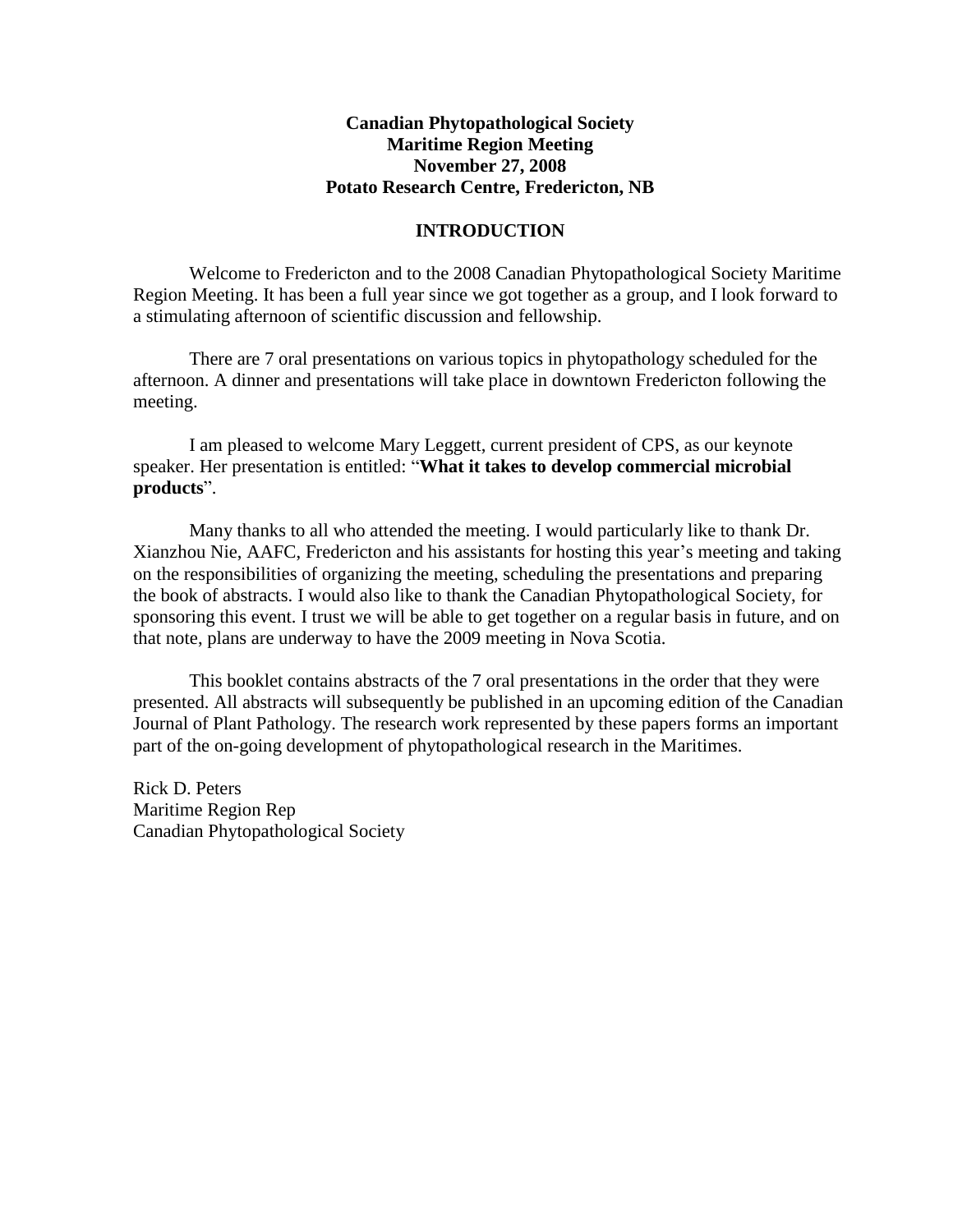The Canadian Phytopathological Society Maritime Regional Meeting 2008

Thursday, 27 November 2008

Conference Room, Potato Research Centre-Agriculture and Agri-Food Canada Fredericton, NB

- 13:00-13:10 **Introduction/welcome: Rick D. Peters**, CPS representative Maritime region
- 13:10-14:00 **Keynote Speaker: Mary Leggett, President of CPS,** Novozymes Bio-Ag Saskatoon, Saskatchewan. **What it Takes to Develop Commercial Microbial Products**
- 14:00-14:20 **Analysis of gene expression of two potato cultivars during common scab infection using microarrays.** C. Goyer\*, D. De Koeyer, H. Tai, V. Gustafson, R. Griffith, C. Rothwell.
- 14:20-14:40 **Does ethylene play a role in tomato in response to viroid invasion?** (Student paper) X. Hu\*, H. Tai and X. Nie
- 14:40-15:00 **Current research at the Potato Research Centre: Resistance to Golden Nematod**e. A.M. Murphy\*, D. De Koeyer, S. Wood, K. Douglass, T. Dalton, and D.H. Wilson.
- 15:00-15:30 Nutrition Break
- 15:30-15:50 **A single procedure for the isolation of viruses, PSTVd and BRR from potato plants for RT-PCR detection** R. P. Singh, M. Singh\* and A. Sullivan
- 15:50-16:10 **Dynamics of Phage and** *Streptomyces Scabiei* **Populations in Soil and their Efficacy in Controlling Common Scab.** M. Ramirez\* and C. Goyer.
- 16:10-16:30 **Management of potato seed-piece decay caused by fungicide-resistant strains of** *Fusarium* **species.** R.D. Peters\*, K.A. Drake and I.K. Macdonald
- 16:30-16:40 Wrap-up
- 18:00 Dinner and award presentation (to be determined)

**Note to presenters: please ensure that your presentation is given to the audio/visual coordinator 30 mins prior to the start of the meeting.**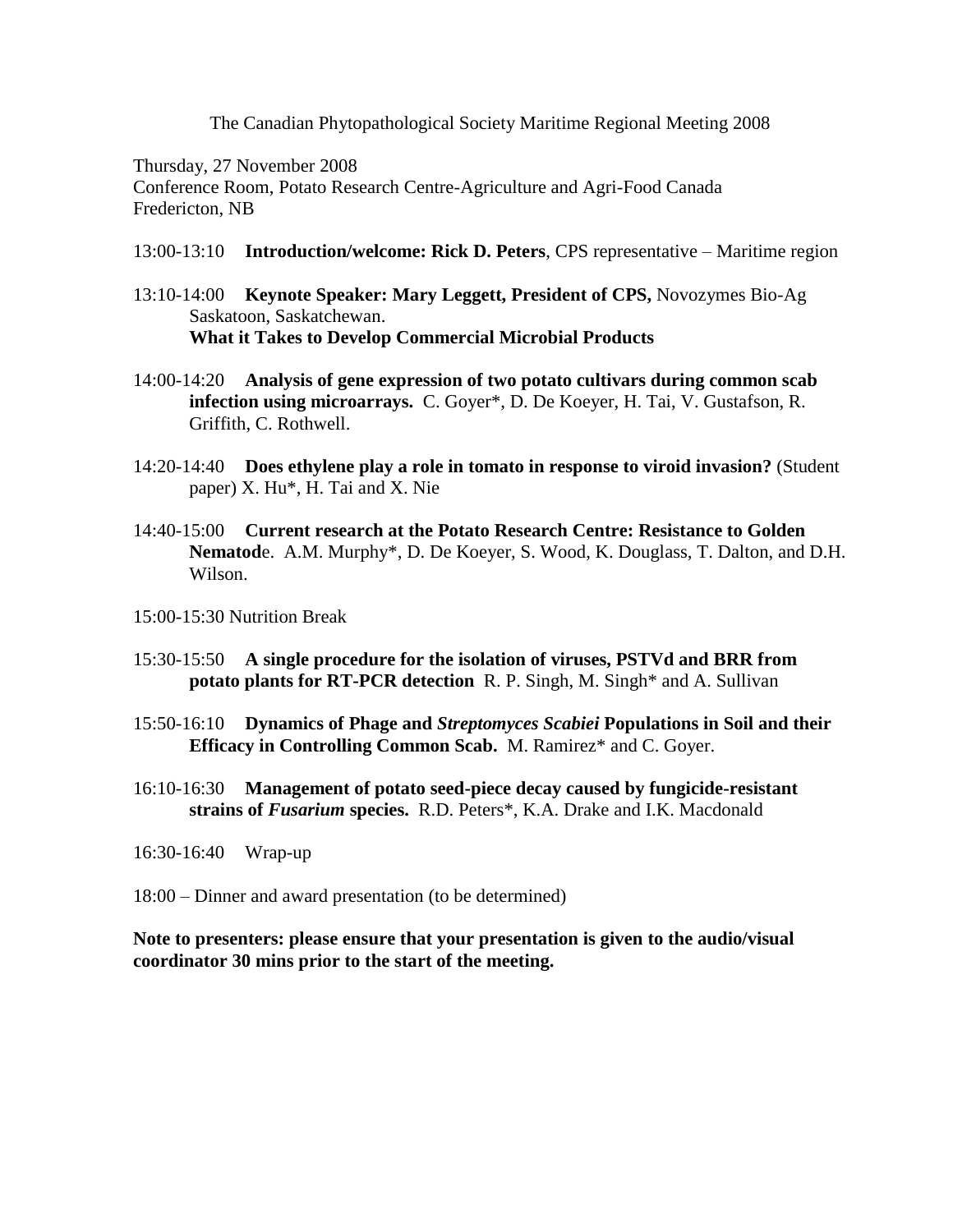**Analysis of gene expression of two potato cultivars during common scab infection using**  microarrays. C. Goyer<sup>1</sup>, D. De Koeyer<sup>1</sup>, H. Tai<sup>1</sup>, V. Gustafson<sup>2</sup>, R. Griffith<sup>1</sup>, C. Rothwell<sup>2</sup>. <sup>1</sup>*Agriculture and Agri-Food Canada, Potato Research Centre, P.O. Box 20280, Fredericton, NB, Canada, E3B 4Z7; <sup>2</sup>BioAtlantech, P.O. Box 636, Station "A", 921 College Hill Road, Fredericton, NB, Canada*

*Streptomyces scabiei*, a filamentous bacterium causes common scab, a disease characterized by brownish lesions on potato tubers. Potato defense responses to *S. scabies* infection are not well understood. The objective of this study was to investigate changes in gene expression profiles between healthy or *S. scabiei* infected potato tubers of cultivar Atlantic and Shepody using the 44 K oligomer POCI (Potato Oligo Chip Initiative) microarray chip. Atlantic and Shepody tubers were planted and inoculated with a mix of vermiculite- *S. scabiei* or sterile vermiculite (control) than tubers were harvested at 10 and 14 weeks after planting. A three-way ANOVA was used to filter genes showing significant differences in gene expression between cultivar, status and time showed that 5846 ( $p \le 0.01$ ). K-means clustering was used to group genes into ten clusters based on patterns of expression in infected and healthy tubers of Atlantic and Shepody at 10 and 14 weeks of incubation. Genes included in clusters 2 and 3 were up-regulated in infected tubers of Atlantic while clusters 4 and 6 grouped genes that were up-regulated in infected tubers of Shepody. As examples, several genes coding for ubiquitin conjugating proteins and protease inhibitors were up-regulated in infected tubers of Atlantic while defense-related genes encoding ascorbate peroxidase, polyphenol oxidase and wound inducible protease inhibitors were up-regulated in tubers of Shepody. The results have demonstrated that potato cultivars differed in their response to infection by *S. scabiei* and that their responses changed over time.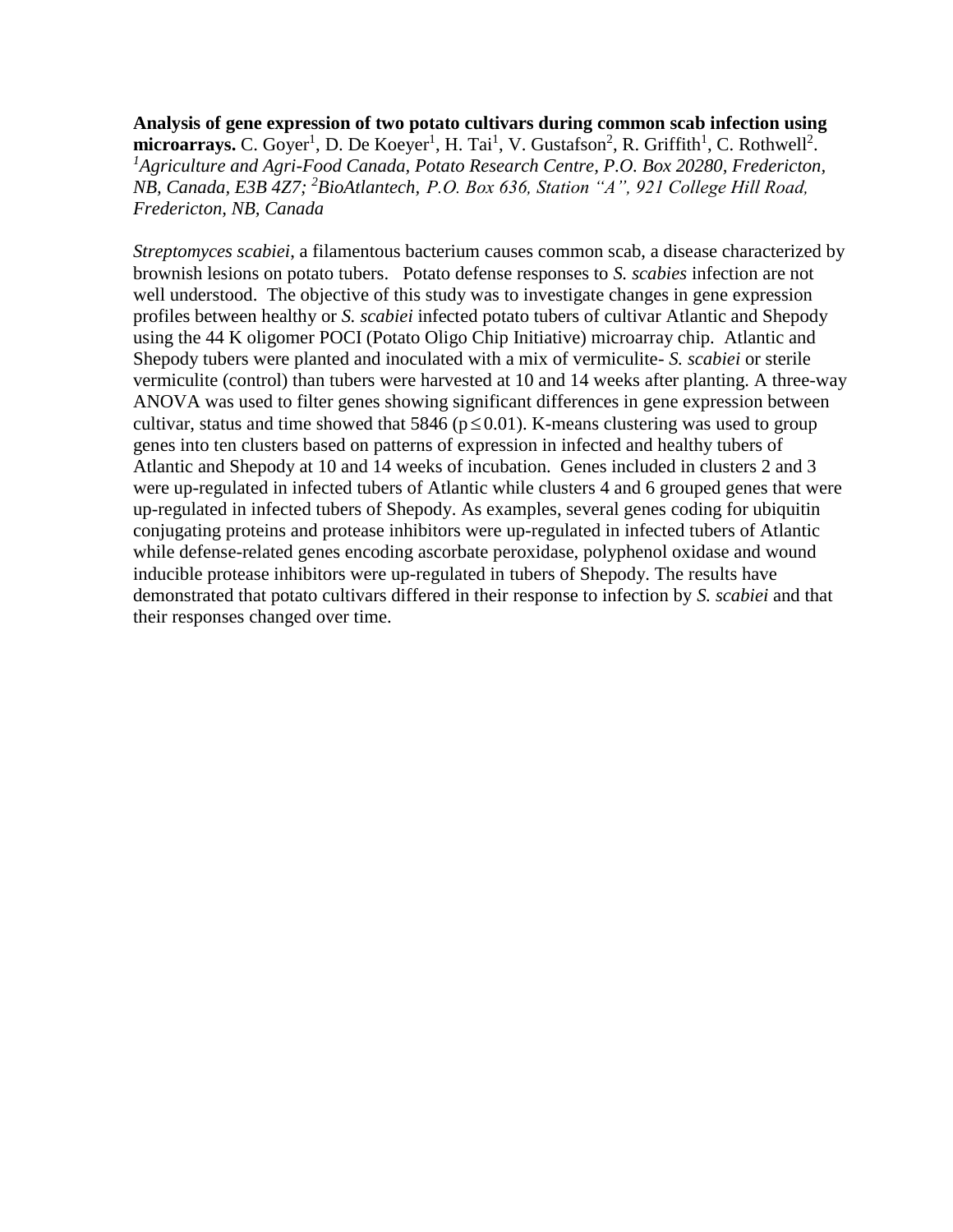### **Does ethylene play a role in tomato in response to viroid invasion?**

Xinxi Hu, Helen Tai and Xianzhou Nie *Potato Research Centre, Agriculture and Agri-Food Canada, P.O. Box 20280, 850 Lincoln Road, Fredericton, New Brunswick, Canada E3B 4Z7 (X.H., H.T., X.N.); College of Horticulture and Landscape, Hunan Agricultural University, Changsha, Hunan, China 410128 (X.H.)*

The phytohormone ethylene has been demonstrated to play a role in plant resistance against various pests including fungal and bacterial pathogens as well as insects. To investigate whether the hormone is involved in tomato plants in response to the invasion of viroid, the smallest plant pathogen whose genome is a single stranded circular RNA of 200-460 nucleotides, tomato cv. 'Pearson' and its ethylene-insensitive mutant Never ripe (Nr) were challenged with *Tomato chlorotic dwarf viroid* (TCDVd), a close relative of the well know viroid *Potato spindle tuber viroid* (PSTVd). Both 'Pearson' and Nr plants developed various symptoms including dwarf, bunch, leaf chlorosis and necrosis at two-weeks-post-inoculation and thereafter. The sizes of leaves and fruits were also significantly reduced in the viroidinfected plants. In addition, the viroid invasion induced the basic and acidic PR genes. Further investigation revealed that Nr developed leaf necrosis earlier and more severely than 'Pearson' did, which appears to be coupled with smaller fruits and lower yield in the TCDVd-infected mutants over the viroid-infected wild type plants. Interestingly, the viroid concentration in Nr was lower than that in 'Pearson'. Treatments of 'Pearson' and Nr with ethephon, an ethylenereleasing compound, and/or the anionic silver thiosulfate complex (STS), an ethylene action inhibitor, were carried out to further assess the possible involvement of ethylene in the viroidtomato interactions. Results indicated that STS-treated 'Pearson' mimicked Nr in symptom expression and viroid titre, supporting that ethylene plays a role in tomato reactions to TCDVd.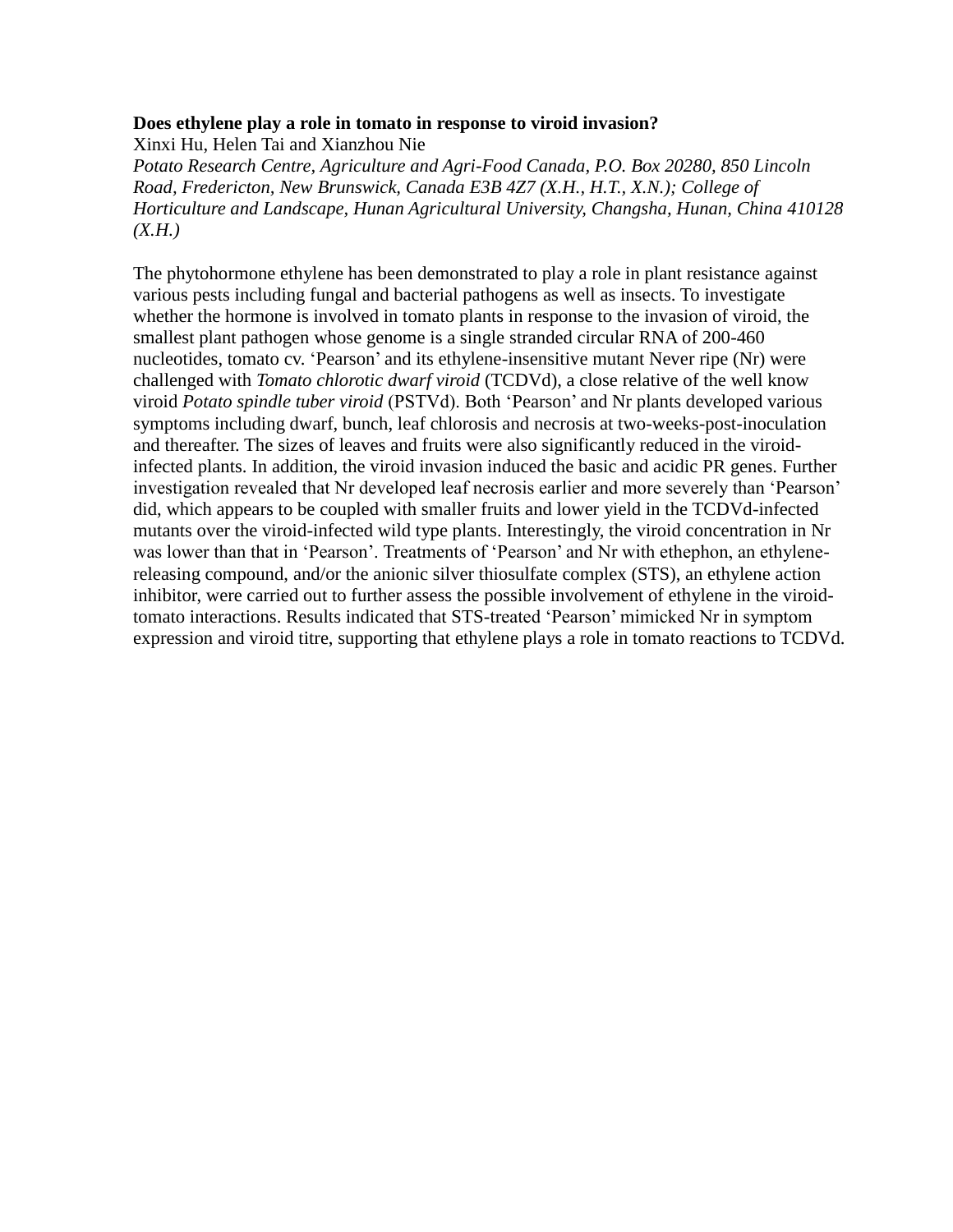#### **Current research at the Potato Research Centre: Resistance to Golden Nematode** Murphy, AM., De Koeyer, D.,Wood, S., Douglass, K., Dalton, T., and Wilson, DH.

Golden nematode, (GN, *G. rostochiensis* has been identified from four areas in Canada (Vancouver Island, Newfoundland, Québec and Alberta). For some of the regulated areas, a management plan has been devised that includes the use of GN resistant varieties. The number of Canadian varieties with commercial merit is limited and the majority of them have resistance to just one race of GN (Ro1). The reliance on Ro1 resistant varieties could lead to the emergence of new pathotypes, so there is a need to develop varieties presenting resistance to more than one race.

The objectives are to develop and select parents with resistance to GN and to develop and use DNA markers linked to GN resistance genes to strengthen potato breeding efforts. If successful, this research will lead to the release of commercially acceptable GN resistant varieties allowing potato producers from regulated areas to follow the management plan. These varieties will also be available to other potato producers wishing to use them preventively.

Marker-assisted selection (MAS) is particularly desirable for selecting GN resistance in Canada due to the expense of greenhouse evaluations and time and risk associated with field evaluations. Because of the quarantine significance of the pest, in locations such as NB where pest has not been reported, a method that can be applied in the absence of the pest is the only option. The results from the MAS assays will be validated by assessing resistance in field and pot tests in infested locations.

Improved molecular marker systems are required to enhance the adoption of MAS by potato breeders and to improve cost effectiveness. In medical diagnostic applications, high-resolution DNA melting (HRM) analysis has been shown to have several advantages over other genotyping methods. Recently, Dr. De Koeyer's Lab has established protocols for detecting allele dosage in tetraploid potatoes using HRM. Selecting potato lines with multiple resistance alleles is important for the development of superior parents within a potato breeding program because their use would increase the frequency of resistant progeny.

Recent research findings will be presented.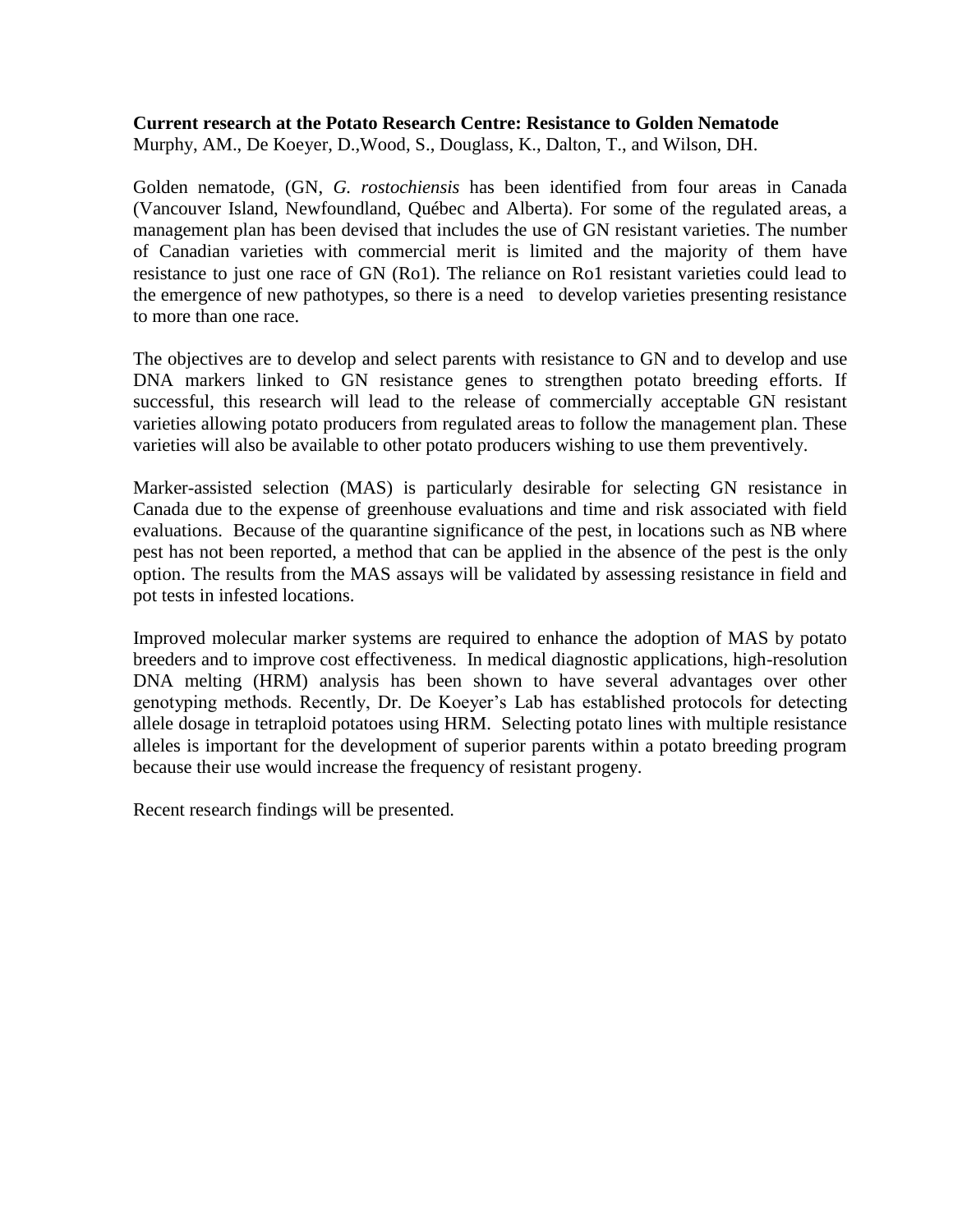# **A single procedure for the isolation of viruses, PSTVd and BRR from potato plants for RT-PCR detection**

Rudra P. Singh, Mathuresh Singh and Andrew Sullivan

A variety of tests are performed to assess the presence of disease in newly received potato samples to an *in-vitro* potato tissue culture lab. Examples of these tests include Enzyme-linked immunosorbent assay (ELISA) for viruses, immunofluoresence for Bacterial ring rot, returnpolyacrylamide gel electrophoresis (R-PAGE) for Potato spindle tuber viroid, nucleic acid hybridization (NAH) and reverse transcription polymerase chain reaction (RT-PCR) for viruses and viroids. As the use of RT-PCR or PCR becomes more prevalent in current testing programs, it was prudent to develop a single procedure for the extraction of RNA and DNA for use in the latter assays. As a result, a procedure was developed which is applicable for the preparation of both RNA and DNA with nucleic acids quality suitable for PCR and RT-PCR. The procedure utilizes an extracting solution consisting of a NaOH-EDTA-LiCl solution containing 0.5% triton 405R. The plant tissues (leaves, tubers) are homogenized in the extraction solution and the homogenate is briefly centrifuged and supernatant collected. The nucleic acids are precipitated from the supernatant with isopropanol/sodium acetate at  $-20^{\circ}$ C overnight and precipitate is collected by centrifugation. The precipitate is washed with 70% ethanol, vacuum dried and dissolved in sterile distilled water for use in RT-PCR or PCR reactions. The nucleic acids have been used to detect potato viruses and viroid (PVA, PVM, PLRV, PVY, PVX, PLCV, PVS, PMTV and PSTVd) in simplex, duplex, triplex, tetraplex and pentaplex combinations in conventional RT-PCR and up to triplex in real time PCR. BRR is detected in simplex PCR. The procedure is simple, rapid and inexpensive.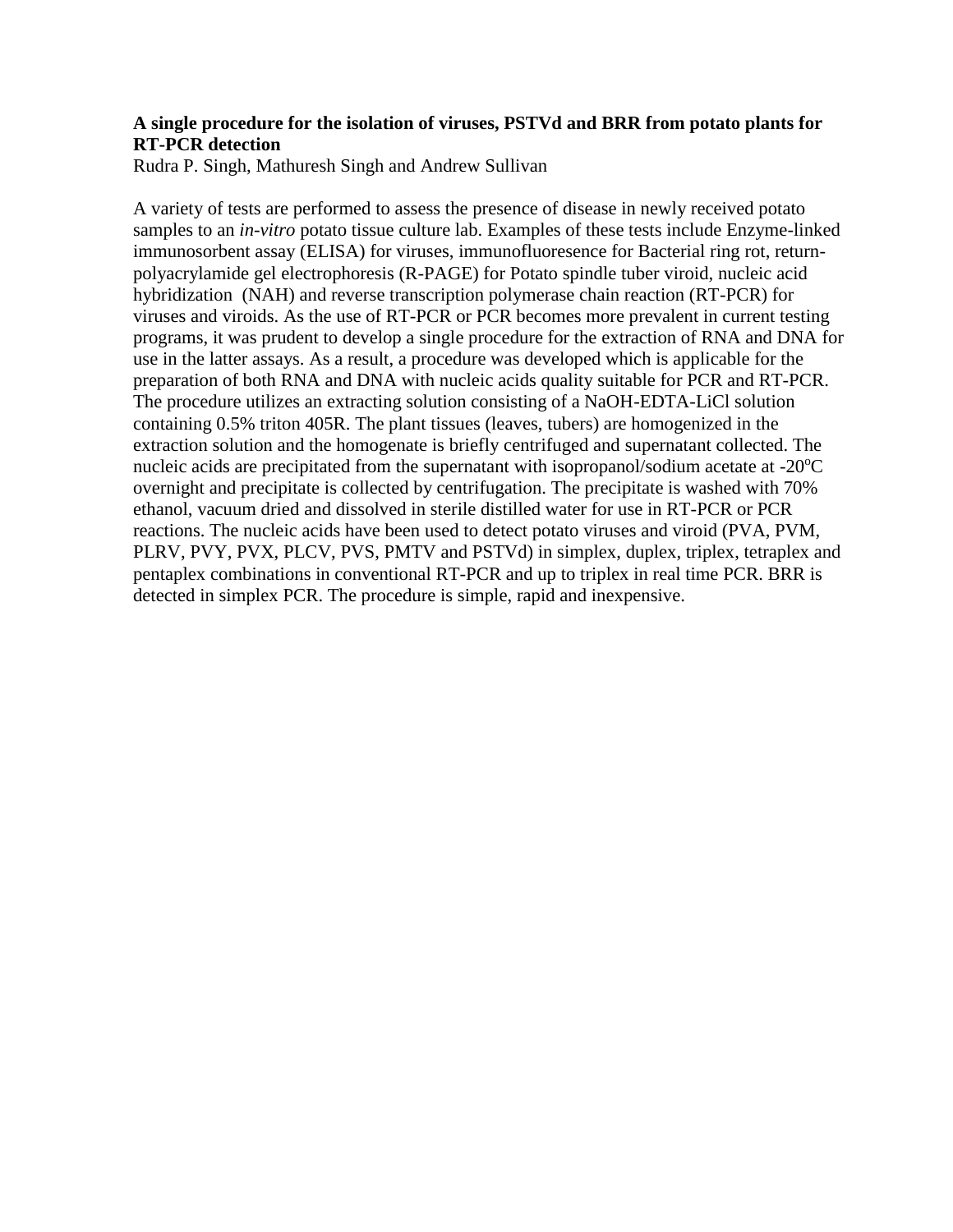# **Dynamics of Phage and** *Streptomyces Scabiei* **Populations in Soil and their Efficacy in Controlling Common Scab.** M. Ramirez and C. Goyer. *Potato Research Center, Agriculture and Agri-Food Canada, 850 Lincoln Road, Fredericton, NB E3B 4Z7, Canada.*

Common scab is a bacterial disease responsible for significant economic losses estimated at 15-17M\$ each year in Canada. The causal agent *S. scabiei* is commonly found in soil and once established in a field, there are few control means to reduce common scab. Use of biological control such as phages is an alternative to decrease plant disease. The long-term aim of this project is to develop biopesticides using phages to infect *S. scabiei*. Four genetically different phages infecting *S. scabiei* named Stsc1, Stsc3, LN1 and LN4 were isolated from potato field soil. Phages were shown to infect most strains of *S. scabiei* and other pathogenic *Streptomyces*. The specific objectives of this study are to quantify changes in populations of *S. scabiei* and phages over time and assess the efficiency of phage Stsc1 to control common scab. The phage and pathogen populations were quantified in sterile soil microcosms over time. Stsc1 and Stsc3 decreased the *S. scabiei* population by approximately a 10 fold factor after 14 days of incubation although this reduction was not observed with LN1. To determine the ability of phages to decrease common scab, seed pieces of the susceptible potato cultivar Shepody were planted in 15cm pots inoculated with 1) *S. scabiei*, 2) phage Stsc1 and 3) both *S. scabiei* and Stsc1. Common scab severity on potato tubers was recorded at harvest time. Phage Stsc1 reduced the common scab lesion coverage by 52% and decreased the severity of scab lesions. Further experiments are underway to quantify S. *scabiei* and phage populations using molecular tools. These results represent a first step in developing a strategy to control common scab using phages.